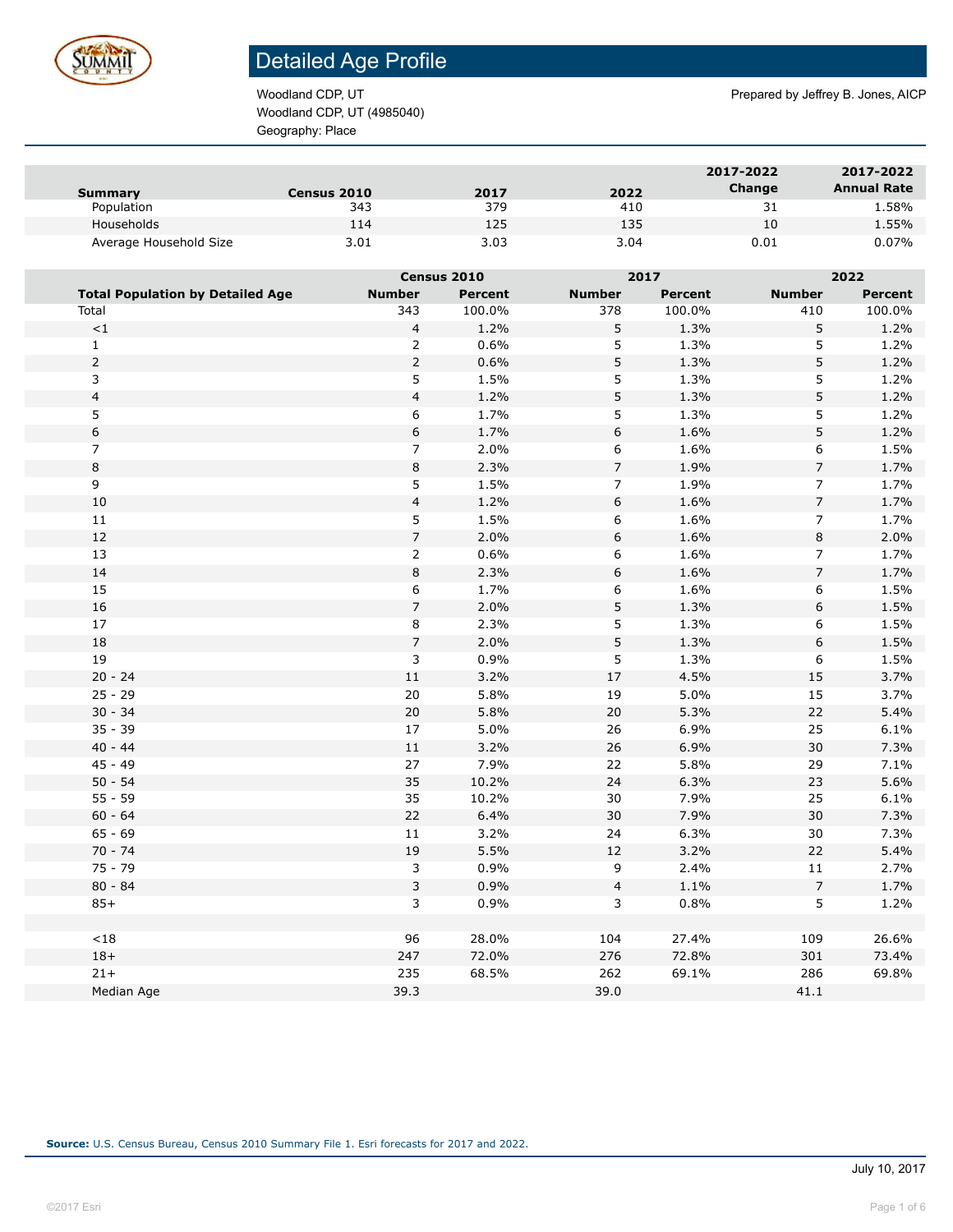

Woodland CDP, UT (4985040) Geography: Place

#### Total Population by Detailed Age

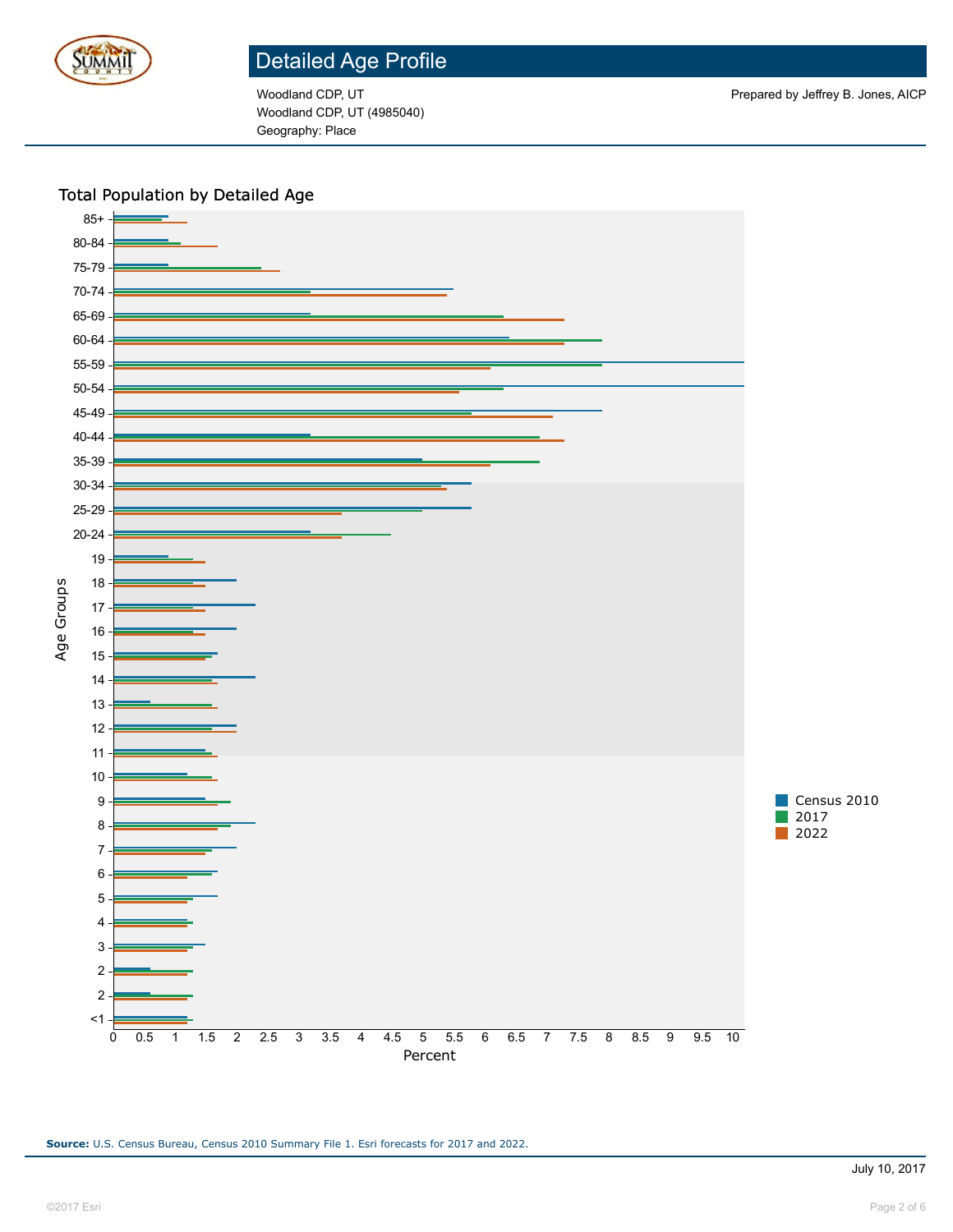

Woodland CDP, UT (4985040) Geography: Place

Woodland CDP, UT **Prepared by Jeffrey B. Jones, AICP** Prepared by Jeffrey B. Jones, AICP

|                                        | Census 2010             |         |                | 2017    |                         | 2022    |  |
|----------------------------------------|-------------------------|---------|----------------|---------|-------------------------|---------|--|
| <b>Male Population by Detailed Age</b> | Number                  | Percent | Number         | Percent | Number                  | Percent |  |
| Total                                  | 176                     | 100.0%  | 188            | 100.0%  | 201                     | 100.0%  |  |
| $\mathord{<}1$                         | 3                       | 1.7%    | $\overline{2}$ | 1.1%    | $\overline{2}$          | 1.0%    |  |
| $\mathbf 1$                            | $\mathbf 1$             | 0.6%    | $\overline{2}$ | 1.1%    | $\overline{2}$          | 1.0%    |  |
| $\overline{2}$                         | $\pmb{0}$               | 0.0%    | $\overline{2}$ | 1.1%    | $\overline{c}$          | 1.0%    |  |
| 3                                      | $\mathbf{1}$            | 0.6%    | $\overline{2}$ | 1.1%    | $\overline{2}$          | 1.0%    |  |
| $\overline{4}$                         | $1\,$                   | 0.6%    | $\overline{2}$ | 1.1%    | $\overline{2}$          | 1.0%    |  |
| 5                                      | 3                       | 1.7%    | $\overline{2}$ | 1.1%    | $\overline{2}$          | 1.0%    |  |
| 6                                      | $\overline{4}$          | 2.3%    | $\overline{2}$ | 1.1%    | $\overline{2}$          | 1.0%    |  |
| $\overline{7}$                         | $\overline{\mathbf{4}}$ | 2.3%    | $\overline{2}$ | 1.1%    | 3                       | 1.5%    |  |
| 8                                      | $\mathbf{3}$            | 1.7%    | 3              | 1.6%    | 3                       | 1.5%    |  |
| 9                                      | $\overline{2}$          | 1.1%    | 3              | 1.6%    | 3                       | 1.5%    |  |
| 10                                     | 3                       | 1.7%    | 3              | 1.6%    | 3                       | 1.5%    |  |
| 11                                     | 5                       | 2.8%    | 3              | 1.6%    | 3                       | 1.5%    |  |
| $12\,$                                 | $\overline{4}$          | 2.3%    | 3              | 1.6%    | 3                       | 1.5%    |  |
| 13                                     | $\mathbf{1}$            | 0.6%    | 3              | 1.6%    | 3                       | 1.5%    |  |
| 14                                     | $\overline{\mathbf{4}}$ | 2.3%    | 3              | 1.6%    | 3                       | 1.5%    |  |
| 15                                     | 6                       | 3.4%    | 3              | 1.6%    | 3                       | 1.5%    |  |
| 16                                     | $\overline{4}$          | 2.3%    | 3              | 1.6%    | 3                       | 1.5%    |  |
| 17                                     | $\mathbf 1$             | 0.6%    | 3              | 1.6%    | 3                       | 1.5%    |  |
| 18                                     | $\mathsf 6$             | 3.4%    | 3              | 1.6%    | 3                       | 1.5%    |  |
| 19                                     | 0                       | 0.0%    | 3              | 1.6%    | 3                       | 1.5%    |  |
| $20 - 24$                              | $\overline{7}$          | 4.0%    | $10\,$         | 5.3%    | 9                       | 4.5%    |  |
| $25 - 29$                              | $11\,$                  | 6.2%    | $10\,$         | 5.3%    | 8                       | 4.0%    |  |
| $30 - 34$                              | $11\,$                  | 6.2%    | 10             | 5.3%    | $11\,$                  | 5.5%    |  |
| $35 - 39$                              | $\bf 8$                 | 4.5%    | 13             | 6.9%    | 13                      | 6.5%    |  |
| $40 - 44$                              | $\,$ 6 $\,$             | 3.4%    | 13             | 6.9%    | 15                      | 7.5%    |  |
| $45 - 49$                              | $11\,$                  | 6.2%    | $11\,$         | 5.9%    | 15                      | 7.5%    |  |
| $50 - 54$                              | 15                      | 8.5%    | $12\,$         | 6.4%    | 12                      | 6.0%    |  |
| $55 - 59$                              | $17\,$                  | 9.7%    | 15             | 8.0%    | 12                      | 6.0%    |  |
| $60 - 64$                              | $13\,$                  | 7.4%    | 15             | 8.0%    | 15                      | 7.5%    |  |
| $65 - 69$                              | 5                       | 2.8%    | $13\,$         | 6.9%    | 15                      | 7.5%    |  |
| $70 - 74$                              | $11\,$                  | 6.2%    | 6              | 3.2%    | $12\,$                  | 6.0%    |  |
| $75 - 79$                              | $\overline{2}$          | 1.1%    | 5              | 2.7%    | 5                       | 2.5%    |  |
| $80 - 84$                              | $\overline{2}$          | 1.1%    | $\overline{2}$ | 1.1%    | $\overline{\mathbf{4}}$ | 2.0%    |  |
| $85+$                                  | $\mathbf{1}$            | 0.6%    | $\mathbf 1$    | 0.5%    | $\overline{2}$          | 1.0%    |  |
|                                        |                         |         |                |         |                         |         |  |
| ${<}18$                                | 50                      | 28.4%   | 47             | 25.0%   | 45                      | 22.6%   |  |
| $18+$                                  | 126                     | 71.6%   | 142            | 75.5%   | 154                     | 77.4%   |  |
| $21+$                                  | 118                     | 67.0%   | 134            | 71.3%   | 147                     | 73.9%   |  |
| Median Age                             | 36.9                    |         | 39.6           |         | 42.5                    |         |  |
|                                        |                         |         |                |         |                         |         |  |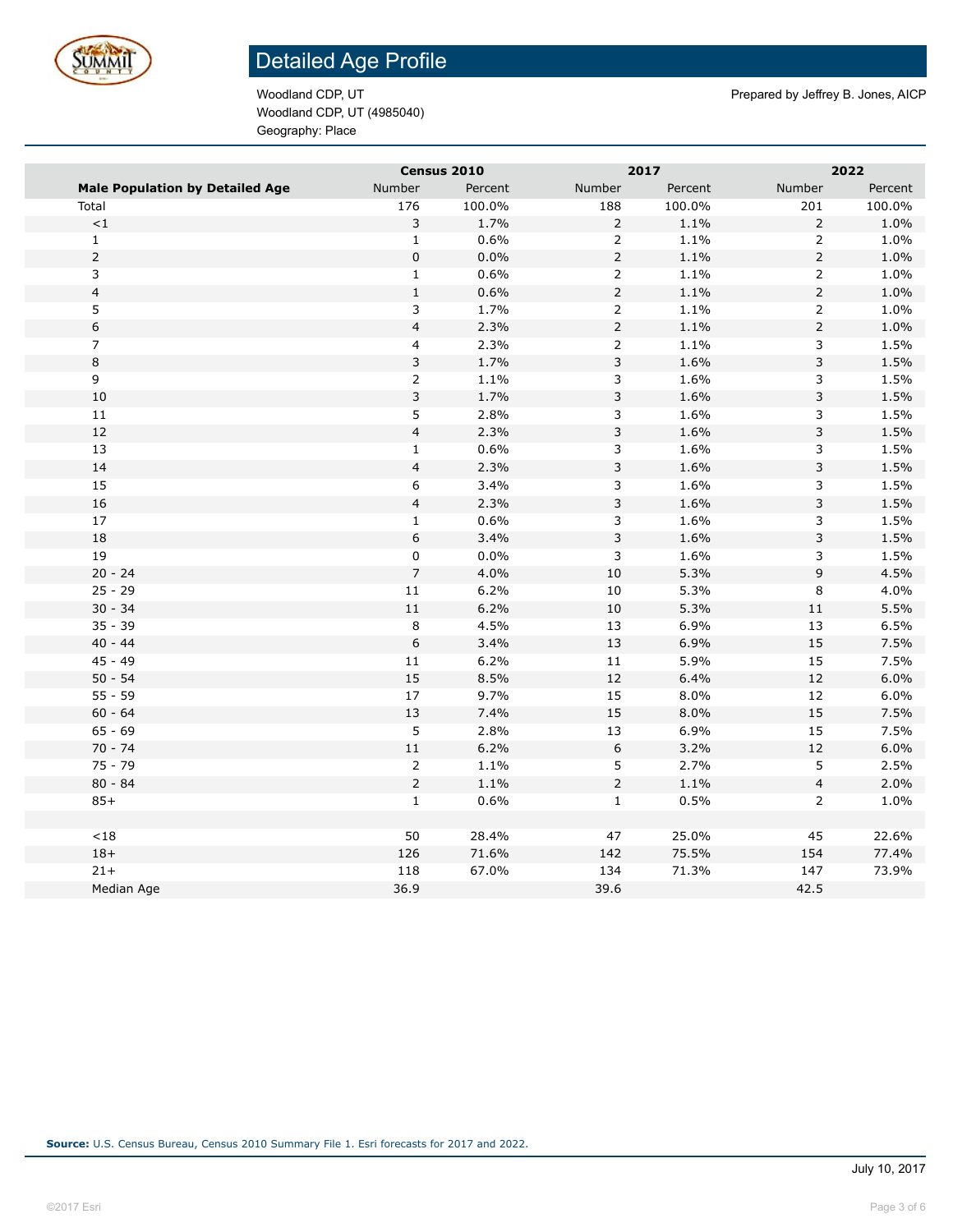

Woodland CDP, UT (4985040) Geography: Place

#### Male Population by Detailed Age

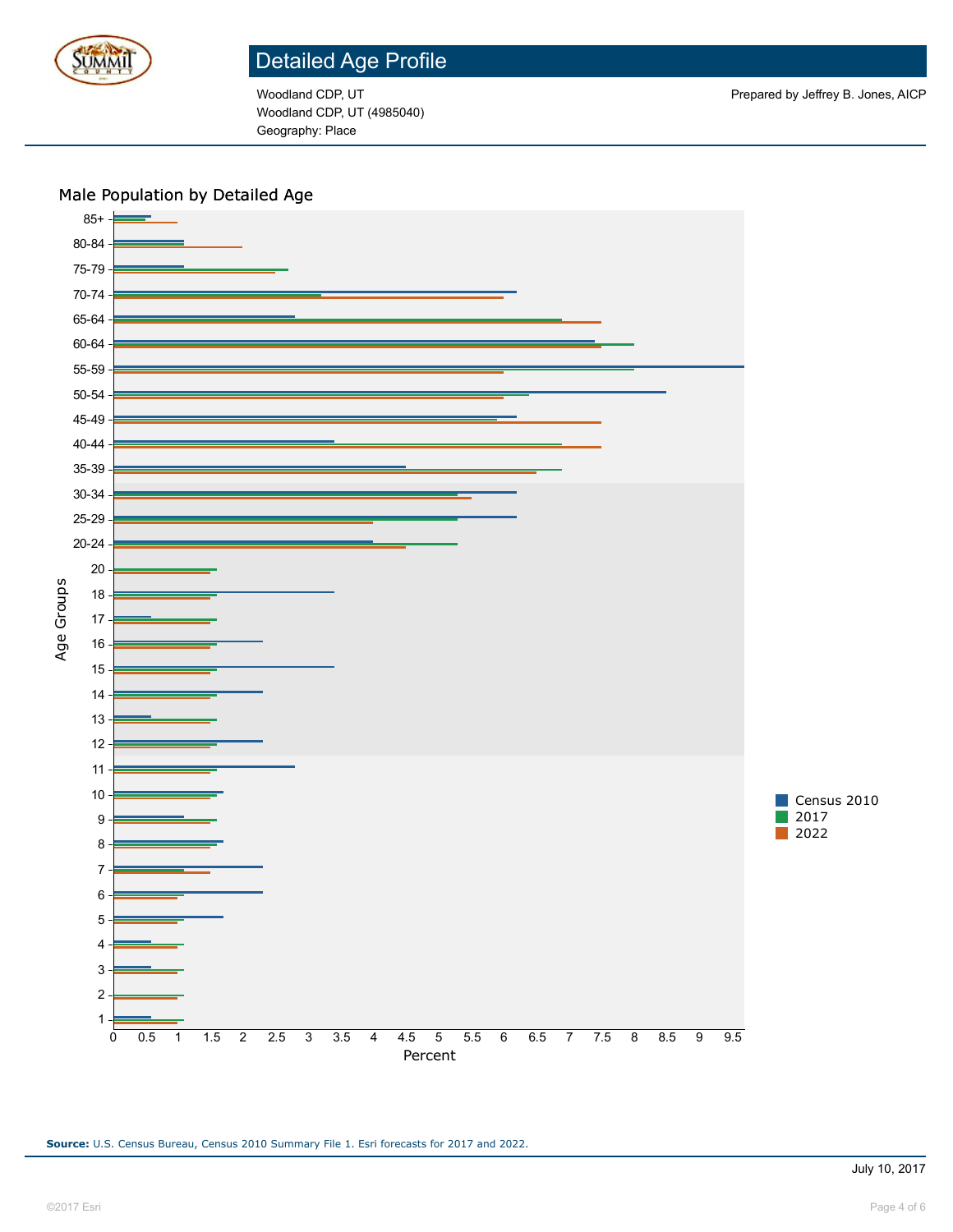

Woodland CDP, UT (4985040) Geography: Place

Woodland CDP, UT **Prepared by Jeffrey B. Jones, AICP** Prepared by Jeffrey B. Jones, AICP

|                                          |                           | Census 2010 |                          | 2017    |                           | 2022    |
|------------------------------------------|---------------------------|-------------|--------------------------|---------|---------------------------|---------|
| <b>Female Population by Detailed Age</b> | Number                    | Percent     | Number                   | Percent | Number                    | Percent |
| Total                                    | 167                       | 100.0%      | 190                      | 100.0%  | 209                       | 100.0%  |
| $\mathord{<}1$                           | $\mathbf 1$               | 0.6%        | 3                        | 1.6%    | 3                         | 1.4%    |
| $\mathbf 1$                              | $1\,$                     | 0.6%        | 3                        | 1.6%    | 3                         | 1.4%    |
| $\overline{2}$                           | $\overline{2}$            | 1.2%        | $\mathsf{3}$             | 1.6%    | $\mathsf 3$               | 1.4%    |
| 3                                        | $\overline{\mathbf{4}}$   | 2.4%        | 3                        | 1.6%    | 3                         | 1.4%    |
| $\overline{\mathbf{4}}$                  | $\ensuremath{\mathsf{3}}$ | 1.8%        | $\mathsf 3$              | 1.6%    | $\ensuremath{\mathsf{3}}$ | 1.4%    |
| 5                                        | $\mathbf{3}$              | 1.8%        | 3                        | 1.6%    | 3                         | 1.4%    |
| $\,$ 6 $\,$                              | $\overline{2}$            | 1.2%        | $\overline{\mathbf{4}}$  | 2.1%    | $\ensuremath{\mathsf{3}}$ | 1.4%    |
| $\overline{7}$                           | $\overline{3}$            | 1.8%        | $\overline{4}$           | 2.1%    | 3                         | 1.4%    |
| $\,8\,$                                  | $\sqrt{5}$                | 3.0%        | $\overline{\mathbf{4}}$  | 2.1%    | $\overline{\mathbf{4}}$   | 1.9%    |
| 9                                        | $\mathsf 3$               | 1.8%        | $\overline{\mathbf{4}}$  | 2.1%    | $\overline{\mathbf{4}}$   | 1.9%    |
| $10\,$                                   | $\mathbf 1$               | 0.6%        | $\mathsf 3$              | 1.6%    | $\overline{\mathbf{4}}$   | 1.9%    |
| $11\,$                                   | 0                         | 0.0%        | 3                        | 1.6%    | 4                         | 1.9%    |
| 12                                       | $\mathsf{3}$              | 1.8%        | $\mathsf 3$              | 1.6%    | $\mathsf S$               | 2.4%    |
| 13                                       | $\mathbf{1}$              | 0.6%        | $\mathsf{3}$             | 1.6%    | $\overline{\mathbf{4}}$   | 1.9%    |
| 14                                       | $\overline{\mathbf{4}}$   | 2.4%        | $\mathsf{3}$             | 1.6%    | $\overline{\mathbf{4}}$   | 1.9%    |
| 15                                       | $\pmb{0}$                 | 0.0%        | $\overline{\mathbf{3}}$  | 1.6%    | 3                         | 1.4%    |
| 16                                       | $\mathsf 3$               | 1.8%        | $\overline{2}$           | 1.1%    | $\mathsf 3$               | 1.4%    |
| $17\,$                                   | $\overline{7}$            | 4.2%        | $\overline{2}$           | 1.1%    | $\ensuremath{\mathsf{3}}$ | 1.4%    |
| 18                                       | $\mathbf 1$               | 0.6%        | $\overline{2}$           | 1.1%    | $\mathsf 3$               | 1.4%    |
| 19                                       | $\overline{3}$            | 1.8%        | $\overline{2}$           | 1.1%    | 3                         | 1.4%    |
| $20 - 24$                                | $\overline{\mathbf{4}}$   | 2.4%        | $\overline{\phantom{a}}$ | 3.7%    | $\boldsymbol{6}$          | 2.9%    |
| $25 - 29$                                | 9                         | 5.4%        | 9                        | 4.7%    | $\overline{7}$            | 3.3%    |
| $30 - 34$                                | $\mathsf 9$               | 5.4%        | 10                       | 5.3%    | 11                        | 5.3%    |
| $35 - 39$                                | 9                         | 5.4%        | 13                       | 6.8%    | 12                        | 5.7%    |
| $40 - 44$                                | $\sqrt{5}$                | 3.0%        | 13                       | 6.8%    | 15                        | 7.2%    |
| $45 - 49$                                | 16                        | 9.6%        | $11\,$                   | 5.8%    | 14                        | 6.7%    |
| $50 - 54$                                | 20                        | 12.0%       | 12                       | 6.3%    | $11\,$                    | 5.3%    |
| $55 - 59$                                | 18                        | 10.8%       | 15                       | 7.9%    | 13                        | 6.2%    |
| $60 - 64$                                | $\mathsf 9$               | 5.4%        | 15                       | 7.9%    | 15                        | 7.2%    |
| $65 - 69$                                | 6                         | 3.6%        | 11                       | 5.8%    | 15                        | 7.2%    |
| $70 - 74$                                | $\,8\,$                   | 4.8%        | $\boldsymbol{6}$         | 3.2%    | $10\,$                    | 4.8%    |
| $75 - 79$                                | $\mathbf 1$               | 0.6%        | $\overline{\mathbf{4}}$  | 2.1%    | 6                         | 2.9%    |
| $80 - 84$                                | $\mathbf 1$               | 0.6%        | $\overline{2}$           | 1.1%    | 3                         | 1.4%    |
| $85+$                                    | $\overline{2}$            | 1.2%        | $\overline{2}$           | 1.1%    | 3                         | 1.4%    |
|                                          |                           |             |                          |         |                           |         |
| ${<}18$                                  | 46                        | 27.5%       | 57                       | 30.0%   | 64                        | 30.2%   |
| $18+$                                    | 121                       | 72.5%       | 134                      | 70.5%   | 147                       | 69.3%   |
| $21 +$                                   | 117                       | 70.1%       | 128                      | 67.4%   | 139                       | 65.6%   |
| Median Age                               | 42.5                      |             | 38.5                     |         | 39.6                      |         |
|                                          |                           |             |                          |         |                           |         |